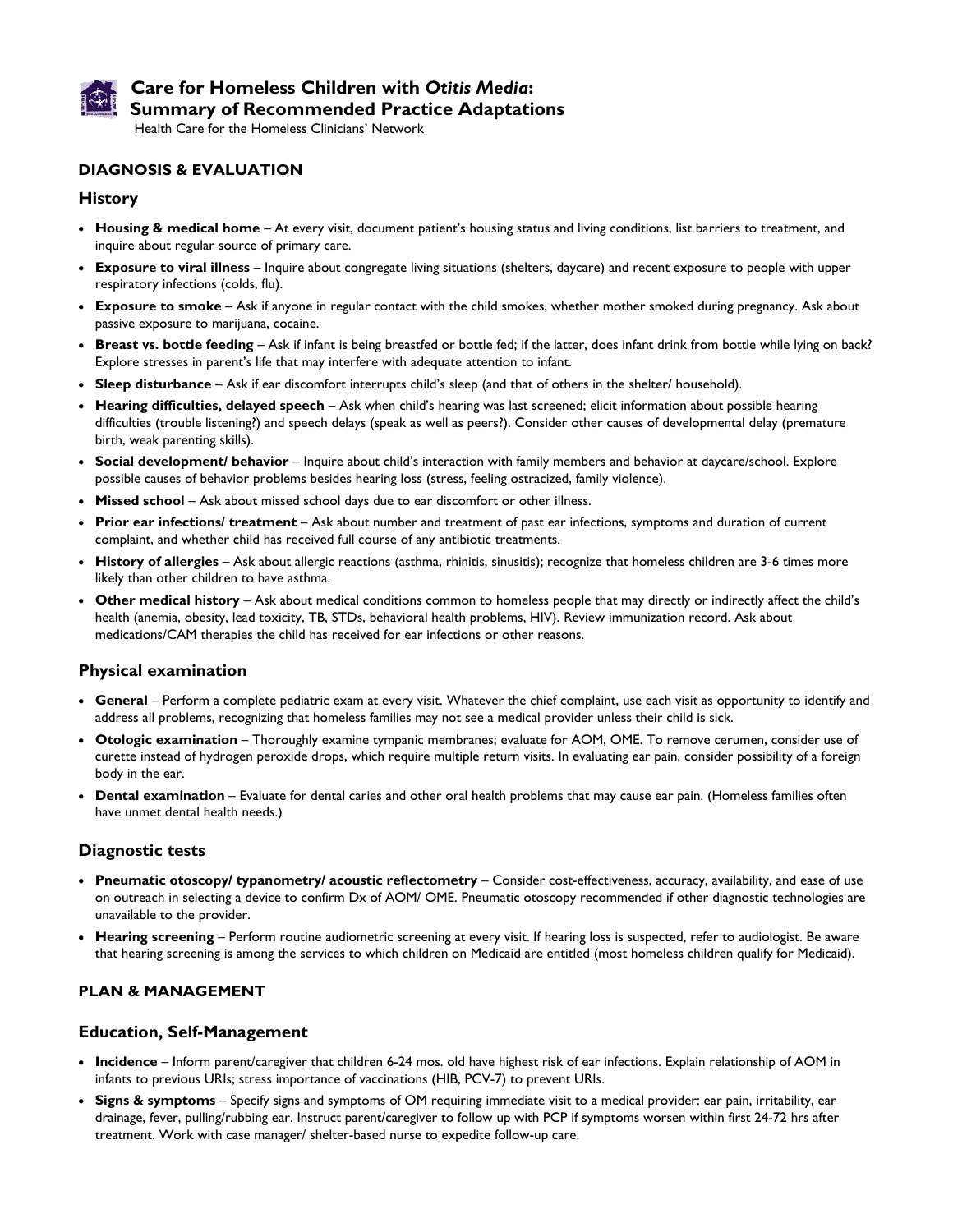- **Management**  Urge families to discuss potential follow-up barriers with PCP (financial, transportation, geographical, limited time off from work, behavioral health problems, family stressors). Assist in resolution of identified barriers and weigh these factors in deciding whether to "wait and observe" or prescribe antibiotics for AOM in a homeless child. Assess parent/caregiver's ability and resources to participate in the plan of care.
- **Risks of delayed/ interrupted treatment** Explain risks to hearing, speech, emotional development, school performance from chronic, serious ear infections.
- **Prevention** Explain what parent/caregiver can do to reduce child's susceptibility to future ear infections:

*Breastfeeding*: Prevents/reduces severity of OM (if no contraindications). Provide lactation guide at shelters, drop-in centers, meal sites used by homeless families.

Prop baby, not bottle: Hold baby's head at 45° angle to prevent fluid from flowing into eustachian tubes. (Refer to WIC, where available, if formula feeding.)

*Smoke-free environment:* Passive smoking increases frequency of ear infections. Recommend smoking cessation program for parent or harm reduction—i.e., reduce child's exposure to secondhand smoke (by smoking outdoors, wearing removable apparel, washing hands before holding child).

*Prevent URIs*: Frequent hand washing to prevent spread of viral infections in congregate settings. Have child fully immunized against pneumococcal disease.

- **Antibiotics** Urge completion of all antibiotics as prescribed (don't stop when symptoms cease or use for next infection). Provide measuring device. Explain why use of leftover/borrowed medication is never recommended and why meds should *not* be placed in a baby bottle. Address safe storage and how to manage refrigeration if required.
- **After hours** Instruct parent/caregiver what to do and number to call if problems arise when clinic is closed.

### **Medications**

- **Antibiotics** Prescribe only for AOM; if close follow-up is not assured, treat immediately instead of waiting for spontaneous resolution of infection. (For chronic OME with suspected hearing loss, refer to ENT.)
- **Simple regimen** Prefer shorter courses of inexpensive antibiotics with once daily dosing (if clinically indicated) that do not require refrigeration and are easily tolerated. Use IM delivery as a last resort. Consider use of capsules for children over age 5 (can be opened and sprinkled in food if necessary).
- **Prescriptions** If patient does not have health insurance, provide assistance in applying for Medicaid/SCHIP, charity care, patient assistance programs, or 340B Pharmaceutical Discount program.
- **GI upsets** Prescribe medications with minimal GI side effects, recognizing difficulties homeless families have in managing diarrhea and maintaining hydration (limited access to diapers, clean water, bathing facilities).
- **Pain management** Recognize that pain management during the first 24 hours of an acute ear infection is important, whether antibacterial treatment is used or not. Mobility of homeless families often delays pain management; a crying child increases stress for families struggling to cope with the inordinate stresses of homelessness.
- **Aids to adherence** Be sure instructions for administrating medication and dosing intervals are understood and that parent/caregiver can read prescription labels and educational materials. Provide aids to assure accurate dosing (chart, measuring device).
- **Immunization** Immunize infants and young children against pneumococcal disease (PCV7) to reduce risk for OM.

#### **Associated problems, complications**

- **Congregate living** increases risk of exposure to viral infections and incidence of OM. Educate families about preventive measures.
- **Parental smoking** increases risk of OM in children exposed to secondhand smoke. Refer parent to smoking cessation program; assess readiness to change.
- **Hearing problems** secondary to multiple/chronic ear infections may affect child's attachment to parent and emotional and social development. Screen hearing routinely; refer to audiologist/ ENT specialist as needed.
- **Speech delays** exacerbated by ear infections in homeless children (who may have delayed social and verbal skills unrelated to OM). Refer to speech pathologist as needed.
- **Lack of transportation** can impede access to specialty care. Help with transportation to needed health services.
- **Financial barriers**  lack of health insurance or resources to make co-payments impeding access to prescription medications. Help family apply for entitlements (Medicaid/SCHIP) and reduced-cost drugs through patient assistance programs.
- **Poor adherence** due to misunderstanding of instructions, difficulty administering meds while patient is in childcare or school, parental problem that interferes with treatment (mental illness, addiction). Assess parent's capacity to understand instructions and follow through with treatment; help parent obtain assistance if needed.
- **Familial stress** homelessness exacerbated by acute/chronic illness. Facilitate access to stable housing, supportive services, and other resources (through childcare centers, schools).